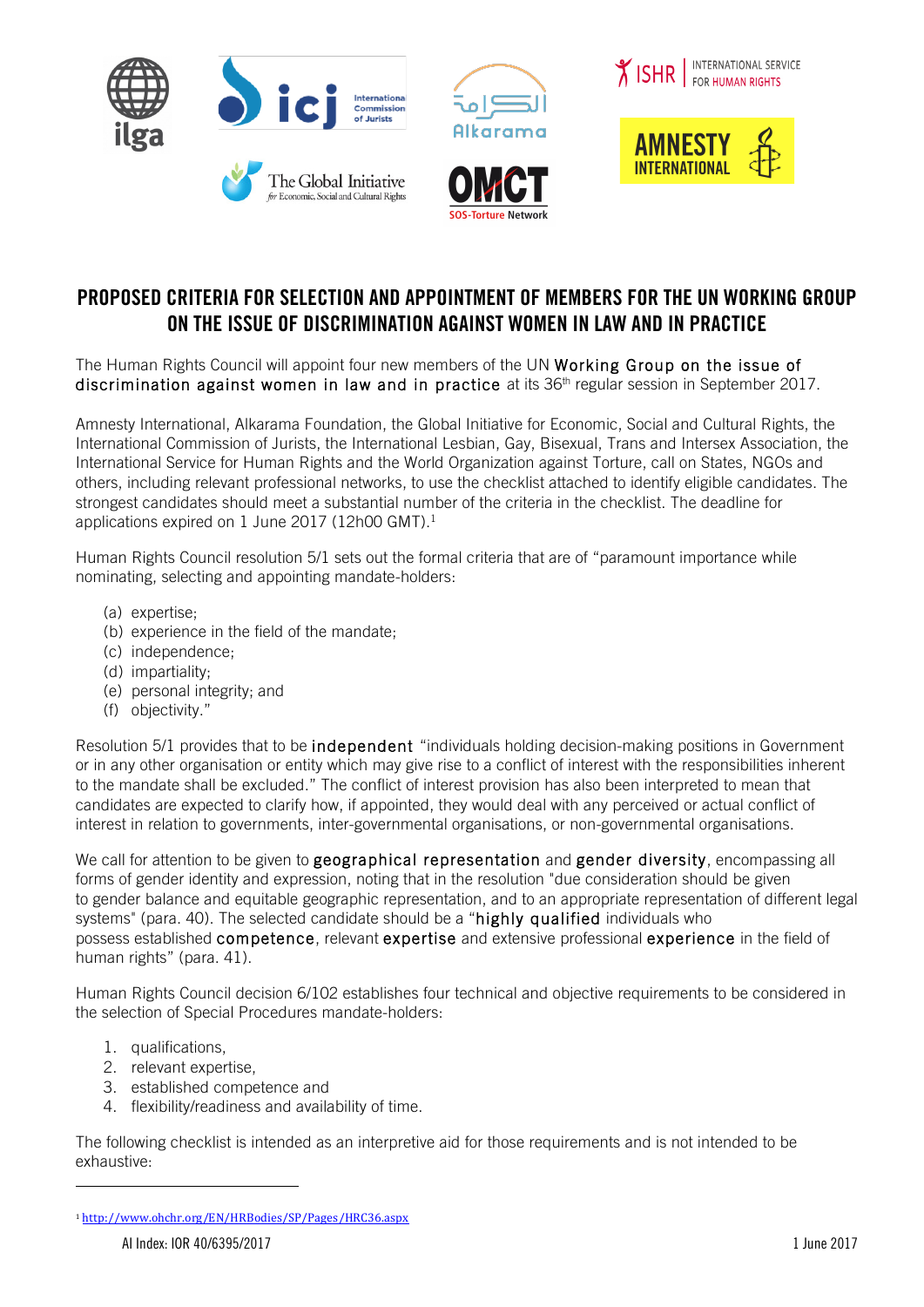# CHECKLIST FOR SELECTION OF MEMBERS FOR THE UN WORKING GROUP ON THE ISSUE OF DISCRIMINATION AGAINST WOMEN IN LAW AND IN PRACTICE

### 1. QUALIFICATIONS (AND SKILLS): RELEVANT EDUCATIONAL QUALIFICATIONS AND EQUIVALENT PROFESSIONAL EXPERIENCE IN THE FIELD OF HUMAN RIGHTS.

#### Checklist:

- $\Box$  An advanced university degree, or equivalent experience, that includes a discipline directly related to the mandate of the Working group, preferably with a substantial focus on international human rights law.
- $\Box$  Academic publications or other published material (articles, studies, reports, research papers or any similar written material demonstrating in-depth knowledge) addressing issues relevant to the mandate, from a human rights perspective.
- $\Box$  Excellent oral and written communication skills in at least one of the UN working languages (English, French and Spanish). Communication skills in other UN working language are highly desirable. Knowledge of other widely-used or official UN languages, such as Arabic, Chinese or Russian, would also be an asset.
- $\square$  Extensive experience in public speaking (for example in expert seminars) and also in communicating with governments, the media and other relevant stakeholders.
- $\Box$  Extensive experience in dealing with different actors, including governments, civil society and media.
- 2. RELEVANT EXPERTISE: KNOWLEDGE OF INTERNATIONAL HUMAN RIGHTS INSTRUMENTS, NORMS, STANDARDS AND PRINCIPLES; AS WELL AS KNOWLEDGE OF INSTITUTIONAL MANDATES RELATED TO THE UNITED NATIONS OR OTHER INTERNATIONAL OR REGIONAL ORGANISATIONS' WORK IN THE AREA OF HUMAN RIGHTS; PROVEN WORK EXPERIENCE IN THE FIELD OF HUMAN RIGHTS.

#### Checklist:

- $\Box$  A substantial level of progressively responsible experience in the field of human rights, including in conducting or monitoring human rights investigations.
- $\square$  Extensive experience in critically analysing information and data, in order to be able to review individual cases as well as identify trends and make effective recommendations to States and other actors.
- $\square$  Experience in interacting with women victims of human rights violations, in particular of discrimination and inequality and awareness of the situation of women human rights defenders;
- $\Box$  Extensive experience in working in varied socio-cultural, legal and religious contexts to raise awareness on, and foster understanding of, human rights.
- $\square$  Experience in interacting with state authorities (including parliamentarians, law makers, law enforcement personnel and other officials);
- $\Box$  Experience in handling cases of discrimination against women before judicial and quasi-judicial bodies would also be an asset.
- $\square$  Awareness of the intersectionality of multiple forms of discrimination against women, (eg women with disabilities, LBTI women and socially-marginalised women who face a heightened risk of discrimination);
- $\Box$  Commitment to working closely with a range of stakeholders, including women human rights defenders and NGOs.